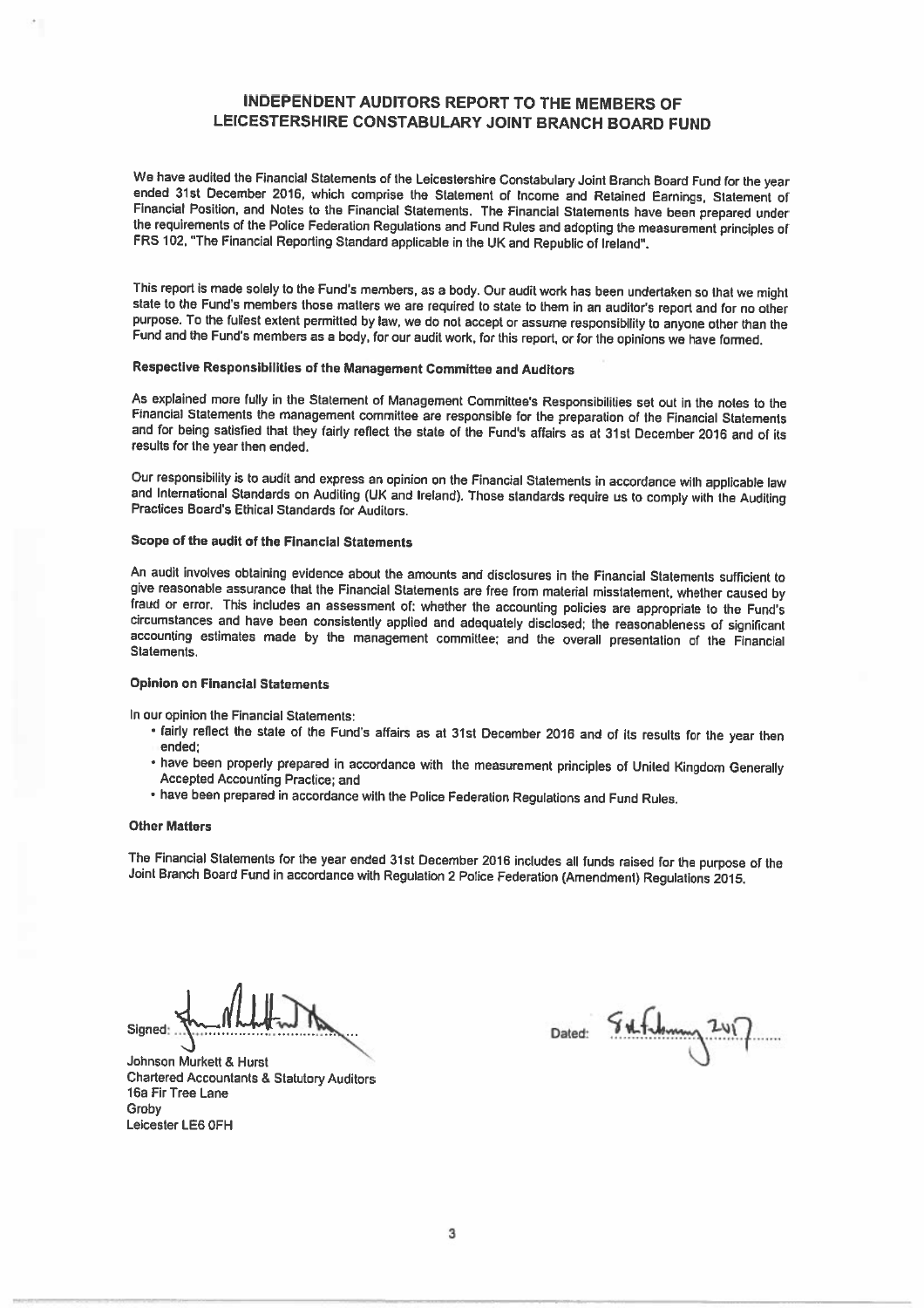# LEICESTERSHIRE CONSTABULARY JOINT BRANCH BOARD FUND

## STATEMENT OF INCOME AND RETAINED EARNINGS FOR THE YEAR ENDED 31ST DECEMBER <sup>2016</sup>

|                                                                                                              |           | Restated          |
|--------------------------------------------------------------------------------------------------------------|-----------|-------------------|
|                                                                                                              | 2016<br>£ | 2015              |
| <b>INCOME</b>                                                                                                |           | £                 |
| <b>Weekly Subscriptions</b>                                                                                  |           |                   |
| Constables                                                                                                   | 340,207   | 352,730           |
| Sergeants                                                                                                    | 71,659    | 69,150            |
| Inspectors                                                                                                   | 25,472    | 24,450            |
|                                                                                                              | 437,338   | 446,330           |
| Less: Payable to Joint Central Committee 70%                                                                 |           |                   |
| <b>Constables</b>                                                                                            | 238,145   |                   |
| Sergeants                                                                                                    | 50,161    | 246,911<br>48,405 |
| Inspectors                                                                                                   | 17,831    | 17,115            |
|                                                                                                              | 306,137   | 312,431           |
| <b>TOTAL INCOME</b>                                                                                          | 131,201   |                   |
|                                                                                                              |           | 133,899           |
| Less: ADMINISTRATIVE EXPENSES (Note 1)                                                                       | 143,237   | 148,013           |
| (DEFICIT) OF SUBSCRIPTION INCOME                                                                             | (12,036)  |                   |
| <b>OVER EXPENDITURE</b>                                                                                      |           | (14, 114)         |
| Add: Other Income - (Note 1.1)                                                                               | 18,612    |                   |
| To include all income as specified in Regulation 2c in the<br>Police Federation (Amendments) Regulation 2015 |           | 20,162            |
|                                                                                                              |           |                   |
| <b>SURPLUS FOR THE YEAR</b><br><b>BEFORE GAINS / (LOSSES)</b>                                                | 6,576     | 6,048             |
| Gains / (Losses) - (Note 1.2)                                                                                |           |                   |
|                                                                                                              | 10,449    | 6,199             |
| Value Adjustments on Investments<br>Value Adjustments on Investment Properties                               | (17,502)  | 13,649            |
|                                                                                                              |           |                   |
| Deferred Tax on Value Adjustments                                                                            | 2,729     | (2,729)           |
| <b>SURPLUS FOR THE YEAR</b>                                                                                  |           |                   |
|                                                                                                              | 2,252     | 23,167            |
| RETAINED EARNINGS BROUGHT FORWARD                                                                            | 353,298   | 330,131           |
| RETAINED EARNINGS CARRIED FORWARD                                                                            | 355,550   |                   |
|                                                                                                              |           | 353.298           |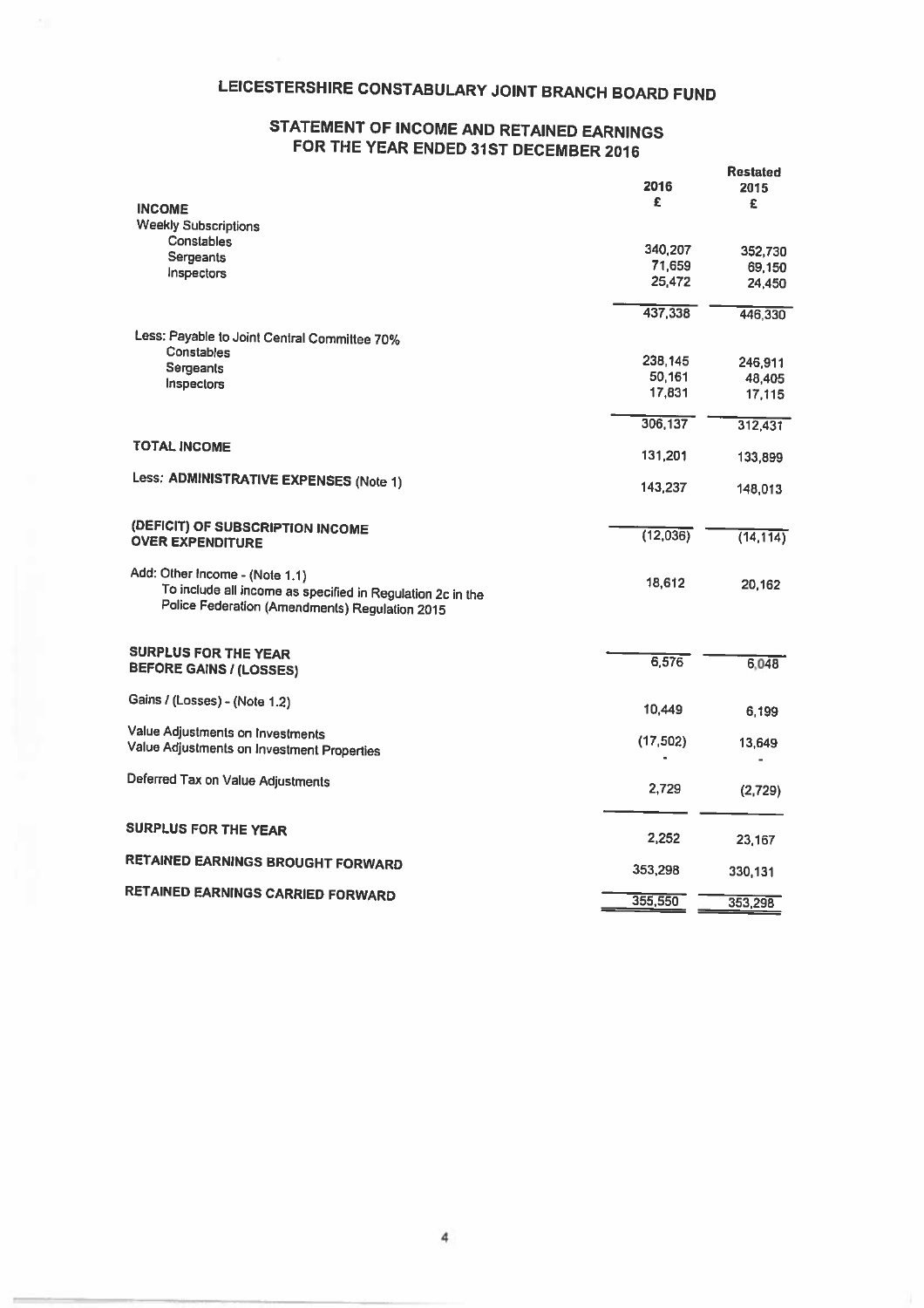## STATEMENT OF FINANCIAL POSITION AS AT 31ST DECEMBER <sup>2016</sup>

|                                                                                                                                          | 2016<br>Cost | <b>Accumulated</b><br>Depreciation/<br><b>Revaluation/</b><br><b>Impairment</b> | 2016<br><b>Net Book</b><br>Value | <b>Restated</b><br>2015<br>Net Book<br>Value |
|------------------------------------------------------------------------------------------------------------------------------------------|--------------|---------------------------------------------------------------------------------|----------------------------------|----------------------------------------------|
|                                                                                                                                          | Έ            |                                                                                 | £                                |                                              |
| <b>TANGIBLE FIXED ASSETS</b>                                                                                                             |              |                                                                                 |                                  |                                              |
| <b>Furniture and Fittings</b>                                                                                                            | 9,127        | 8,344                                                                           | 783                              | 921                                          |
| <b>Computer Equipment</b>                                                                                                                | 28,824       | 25,262                                                                          | 3,562                            | 5,056                                        |
| Others - (Specify)                                                                                                                       | 3,865        | 3,554                                                                           | 311                              | 415                                          |
|                                                                                                                                          | 41,816       | 37,160                                                                          | 4,656                            | 6,392                                        |
|                                                                                                                                          |              |                                                                                 |                                  |                                              |
|                                                                                                                                          |              |                                                                                 |                                  |                                              |
|                                                                                                                                          | 2016         | 2015                                                                            | 2016                             | 2015                                         |
| <b>INVESTMENTS</b>                                                                                                                       | Cost         | Cost                                                                            | <b>Market</b>                    | <b>Market</b>                                |
|                                                                                                                                          |              |                                                                                 | <b>Value</b>                     | Value                                        |
|                                                                                                                                          | £            | £                                                                               | $\overline{\epsilon}$            | $\overline{\mathbf{f}}$                      |
| Investments                                                                                                                              | 304,776      | 294,330                                                                         | 300,923                          | 307,979                                      |
| <b>Investment Properties</b>                                                                                                             |              |                                                                                 |                                  |                                              |
| Others - (Specify)                                                                                                                       |              |                                                                                 |                                  |                                              |
|                                                                                                                                          | 304,776      | 294,330                                                                         | 300,923                          | 307,979                                      |
| <b>CURRENT ASSETS</b><br>Contributions due from Joint Central Committee (Note 4)<br><b>Subscriptions Due</b><br>Cash at Bank and in Hand |              |                                                                                 |                                  |                                              |
| Others - (Specify)                                                                                                                       |              |                                                                                 | 161,351                          | 71,390                                       |
| Debtors and prepayments                                                                                                                  |              |                                                                                 | 2,767                            | 4,430                                        |
|                                                                                                                                          |              |                                                                                 | 164,118                          | 75,820                                       |
| <b>CURRENT LIABILITIES</b><br>Contributions due to Joint Central Committee (Note 4)                                                      |              |                                                                                 |                                  |                                              |
| <b>Corporation Tax</b>                                                                                                                   |              |                                                                                 | 103,682                          | 7,700                                        |
| Deferred Tax                                                                                                                             |              |                                                                                 | 1,932                            | 1,239                                        |
| <b>Sundry Accrued Expenses</b>                                                                                                           |              |                                                                                 |                                  | 2,729                                        |
|                                                                                                                                          |              |                                                                                 | 8,533                            | 25,225                                       |
|                                                                                                                                          |              |                                                                                 | 114,147                          |                                              |
|                                                                                                                                          |              |                                                                                 |                                  | 36,893                                       |
| <b>NET CURRENT ASSETS / (LIABILITIES)</b>                                                                                                |              |                                                                                 | 49,971                           | 38,927                                       |
| TOTAL ASSETS LESS CURRENT LIABILITIES                                                                                                    |              |                                                                                 | 355,550                          | 353,298                                      |
| CREDITORS: Amounts Falling Due After More Than One Year<br>(Specify)                                                                     |              |                                                                                 |                                  | ٠                                            |
| <b>NET ASSETS</b>                                                                                                                        |              |                                                                                 | 355,550                          | 353,298                                      |
| <b>REPRESENTED BY</b><br><b>Retained Eamings</b>                                                                                         |              |                                                                                 |                                  |                                              |
| Other Reserves - (Specify)                                                                                                               |              |                                                                                 | 355,550                          | 353,298                                      |
|                                                                                                                                          |              |                                                                                 | 355,550                          | 353,298                                      |

We certify that we have fully complied with the Regulation 2 Police Federation (Amendment) Regulations 2015 and<br>disclosed in the F45 all funds of which we are a beneficiary. We understand that failure to comply with this<br>R

These Financial Statements have been prepared using the measurement principtes and provisions of FRS 102.

| CHAIRMAN / IFFANY LYNCH.                      |
|-----------------------------------------------|
|                                               |
| Signed<br>TREASURER                           |
| Date Financial Statements approved:  O6:02:17 |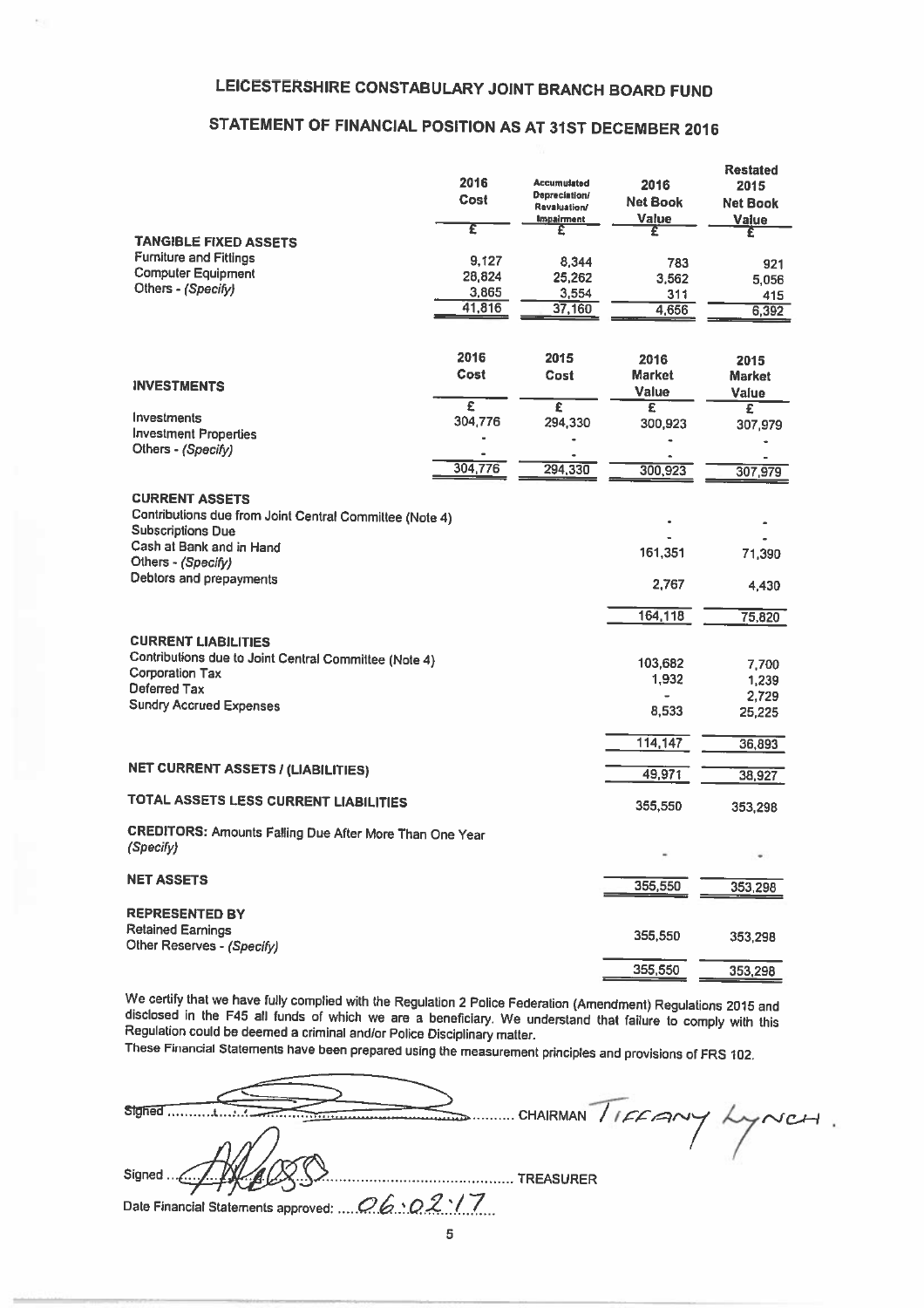|     |                                                        | 2016    | 2015           |
|-----|--------------------------------------------------------|---------|----------------|
| 1.  | <b>ADMINISTRATIVE EXPENSES</b>                         | £       | £              |
|     | Accommodation                                          | 4.710   |                |
|     | Additional Responsibility Payments (Honoraria)         | 10,550  | 8,038          |
|     | <b>Annual Conference</b>                               | 3,644   | 6,898          |
|     | <b>Audit and Accountancy Charges</b>                   | 4,175   | 4,115          |
|     | <b>Bank Charges</b>                                    | 186     | 240            |
|     | <b>Clerical Assistance and Social Security Costs</b>   | 37,457  | 44,168         |
|     | Communication                                          | 2,205   |                |
|     | <b>Computer Consumables</b>                            | 8,400   | 10,863         |
|     | <b>Corporation Tax</b>                                 | 1,932   | 472            |
|     | Depreciation                                           | 1,736   | 6,852          |
|     | <b>Donations</b>                                       | 23,374  | 1.566          |
|     | Hospitality                                            | ä       | ٠              |
|     | Incidental Overnight Expenses                          |         | 295            |
|     | Insurance                                              | 371     | 1,485          |
|     | <b>Meeting Expenses</b>                                | 393     | 6,285          |
|     | <b>Official Publications</b>                           | 12,504  | 17,617         |
|     | Postage, Printing and Stationery                       | ٠       | ٠              |
|     | Repairs and Maintenance                                |         | $\blacksquare$ |
|     | Subsistence (Meal Expenses)                            | 1,295   |                |
|     | <b>Sundry Expenses</b>                                 | 1,060   | 2,259          |
|     | Travel                                                 | 4.604   | 4,279          |
|     | Other Expenses - (Specify)                             |         |                |
|     | Telephone                                              | 2,349   | 6,065          |
|     | Investment charges                                     | 4,347   | 4.505          |
|     | Windrush Lodge Benevolence                             | 1,000   | 6,000          |
|     | Rent of offices                                        | 10,431  | 16,011         |
|     | Training                                               | 5,098   | $\blacksquare$ |
|     | Legal and Professional Fees                            | 1.416   |                |
|     | TOTAL AS PER STATEMENT OF INCOME AND RETAINED EARNINGS | 143,237 | 148,013        |
|     |                                                        | 2016    | 2015           |
| 1.1 | <b>OTHER INCOME</b>                                    | £       | £              |
|     | <b>Bank Interest (Gross)</b>                           |         |                |
|     | Dividends Received                                     | 98      | 135            |
|     | Donations Received                                     |         | ٠              |
|     | Profit / (loss) from Mailshots and Commissions         | 14,170  | 15,627         |
|     | Regulation 2c Income                                   |         | 133            |
|     | Investment income                                      | 4,344   | 4,267          |
|     | TOTAL AS PER STATEMENT OF INCOME AND RETAINED EARNINGS | 18,612  | 20,162         |
|     |                                                        |         |                |
|     |                                                        | 2016    | 2015           |
|     |                                                        | £       | £              |
| 1.2 | <b>GAINS / (LOSSES)</b>                                |         |                |
|     | Gain / (Loss) on Investments                           | 10,449  | 6,199          |
|     | TOTAL AS PER STATEMENT OF INCOME AND RETAINED EARNINGS | 10,449  | 6.199          |
|     |                                                        |         |                |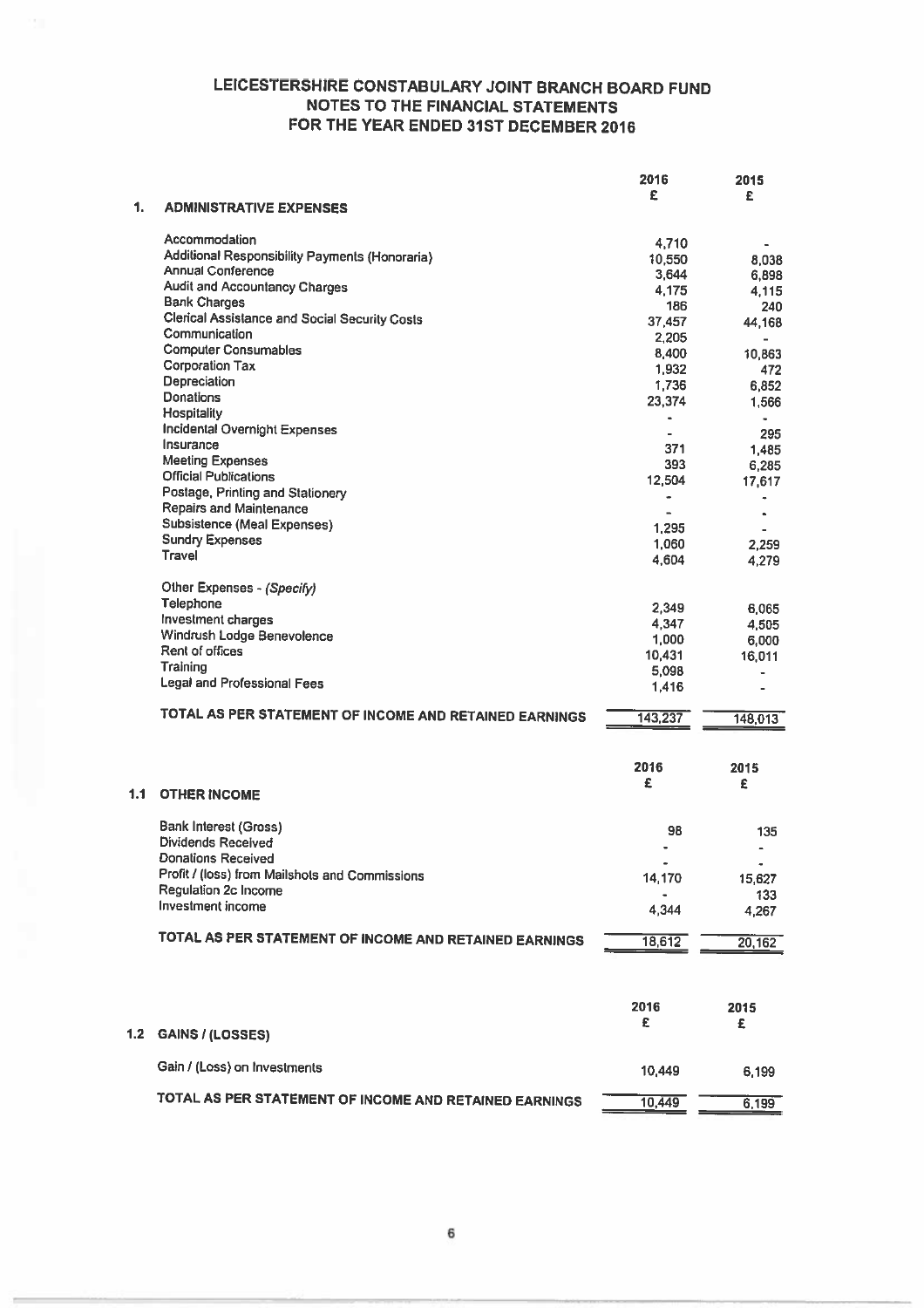### 2. ACCOUNTING POLICIES

#### A. Basis of Preparing the Financial Statements

The Financial Statements have been prepared under the requirements of the Police Federation Regulations and Fund Rules and adopting the measurement principles of Financial Reporting Standard 102, The Financial Reporting Standard applicable in the UK and Republic of Ireland' (FRS 102).

This is the first year in which the Financial Statements have been prepared in accordance wilh FRS 102. Refer to note S for an explanation of the transition.

The date of the transition is 1st January 2015. The transition to FRS <sup>102</sup> has resulted in <sup>a</sup> small number of changes in the accounting policies to those used previously.

### B. Accounting Convention

The Financial Statements have been prepared under the historic cost convention except investments and investment properties which are stated at market value.

#### C. Income

Income is primarily derived from subscriptions collected from the Funds members.

Other income sources may include rental / investment income and income generated from providing member services.

### 0. Expenditure

Expenditure is shown inclusive of Value Added Tax,

### E. Depreciation

Depreciation has been calculated at rates required to write off the relevant assets over their anticipated lives. The applicable annual rates are:

Other Assets Other Assets<br>
Property - (Specify)<br>  $-25%$  reducing balance basis<br>
Property - (Specify)

Furniture and Fittings<br>
Computer Equipment<br>  $\rightarrow$  25% straight line basis<br>  $\rightarrow$  25% straight line basis  $-25%$  straight line basis

### F. Taxation

Provision is made for Corporation Tax in respect of the Fund's liability to taxation on investment income, capital gains and income derived from third party transactions.

#### C. Investments (if applicable)

Investments and investment properties are shown in the Financial Statements at market value.

### H. Deferred Taxation (if applicable)

Deferred taxation is provided on the liability method to lake account of timing differences between the treatment of certain items for accounts purposes and their treatment for tax purposes.

I. Other Policies - (Specify)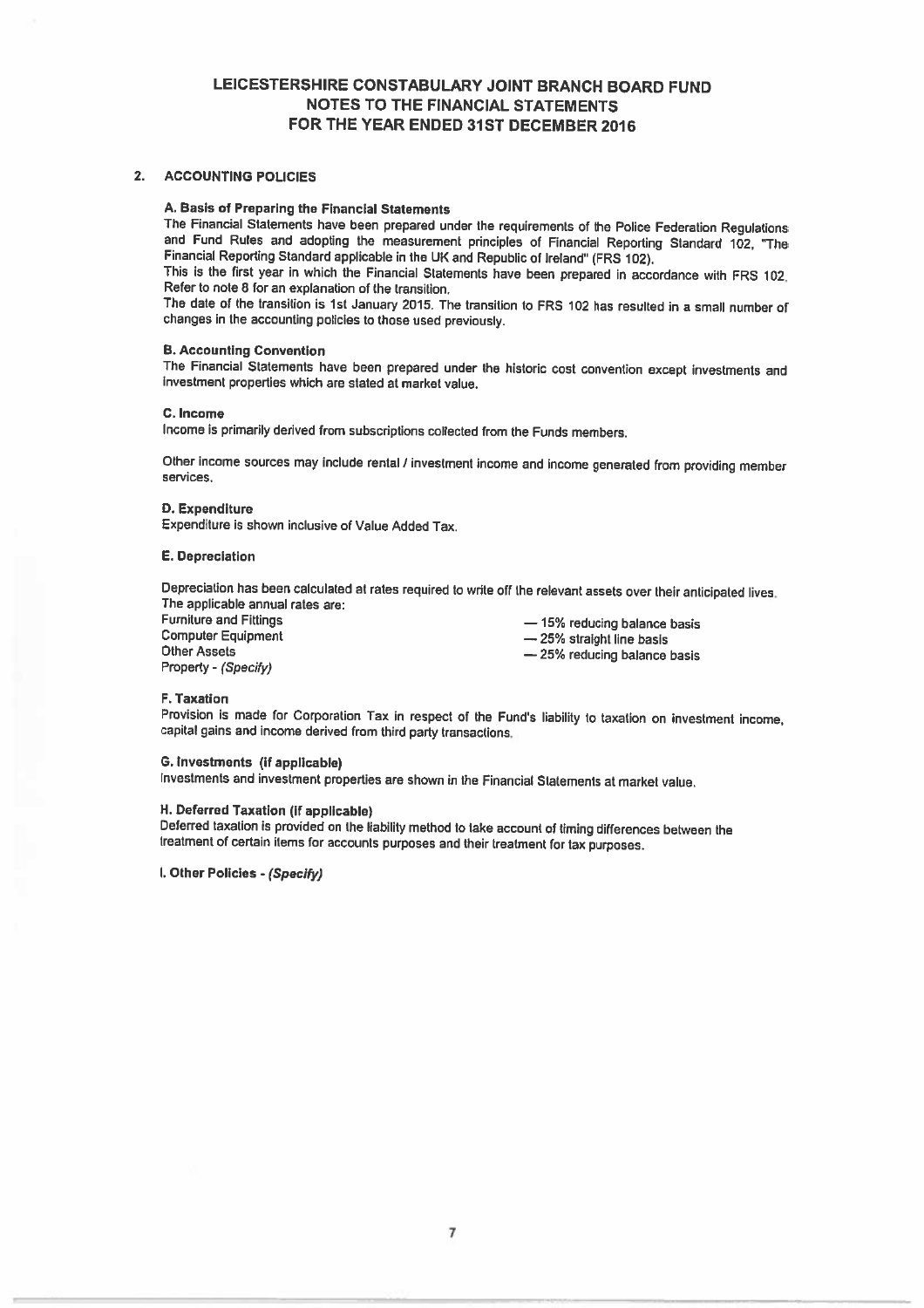### 3. STATEMENT OF MANAGEMENT COMMITTEE'S RESPONSIBILITIES

Regulation 18(2) of The Police Federation Regulations (as amended) requires the Committee, in relation to Federation funds held by it, to keep accounts showing all monies received or paid out and to cause the Financial Statements for each year to be audited by an independent auditor. In causing the Financial Statements to be prepared, the Committee is required to:

- Select suitable accounting policies and apply them consistently.
- Make judgements and estimates that are reasonable and prudent.
- Ensure that the Financial Statements are prepared on the going concern basis unless it is appropriate to presume otherwise.

The Committee is responsible for keeping adequate accounting records and also is responsible for safe guarding the assets of the Fund and hence for taking reasonable steps for the prevention and detection of fraud and other irregularities.

### 4. CONTRIBUTIONS DUE FROM / (TO) JOINT CENTRAL COMMITTEE

|            | 2016    | 2015  |
|------------|---------|-------|
|            | £       | £     |
| Constables | 80,624  | 6,085 |
| Sergeants  | 17,011  | 1,193 |
| Inspectors | 6,047   | 422   |
|            | 103,682 | 7,700 |

### 5. CONTRIBUTING AND NON CONTRIBUTING MEMBERS AT 31ST DECEMBER 2016

|                               | 2016<br><b>No. of Contributing</b><br><b>Members</b> | 2015  | 2016<br><b>No. of Non Contributing</b><br><b>Members</b> | 2015      | 2016<br>Others* | 2015 |
|-------------------------------|------------------------------------------------------|-------|----------------------------------------------------------|-----------|-----------------|------|
| Cadets                        | -                                                    | -     | ٠                                                        | $\bullet$ | $\bullet$       |      |
| Constables                    | 1,334                                                | 1,416 | 180                                                      | 183       | 70              | 56   |
| Sergeants<br>Inspectors/Chief | 273                                                  | 286   | 35                                                       | 42        | з               | ä.   |
| Inspectors                    | 104                                                  | 64    | 8                                                        |           | ٠               |      |
|                               | 1.711                                                | 1.766 | 223                                                      | 232       | 73              | 56   |

\* This column refers to those members who are non contributors by virtue of receiving no pay, being on unpaid matemily leave or serving officers on career breaks. (JBB Circular 53/98 refers)

### 6. INVESTMENTS (if applicable)

|                                         | 2016<br><b>Market</b><br>Value | <b>Restated</b><br>2015<br><b>Market</b><br>Value |
|-----------------------------------------|--------------------------------|---------------------------------------------------|
| Equities<br><b>Fixed Interest Funds</b> | 202,219                        | £<br>207,405                                      |
| <b>Unit Trusts</b><br>Others - Cash     | 95,167<br>3,537                | ۰<br>97,234<br>3,340                              |
|                                         | 300,923                        | 307.979                                           |

### 7. INVESTMENT PROPERTIES (if applicable)

|                              | 2016<br><b>Market</b><br><b>Value</b> | 2015<br><b>Market</b><br>Value |
|------------------------------|---------------------------------------|--------------------------------|
| <b>Investment Properties</b> | ۰                                     | ٠                              |
|                              |                                       |                                |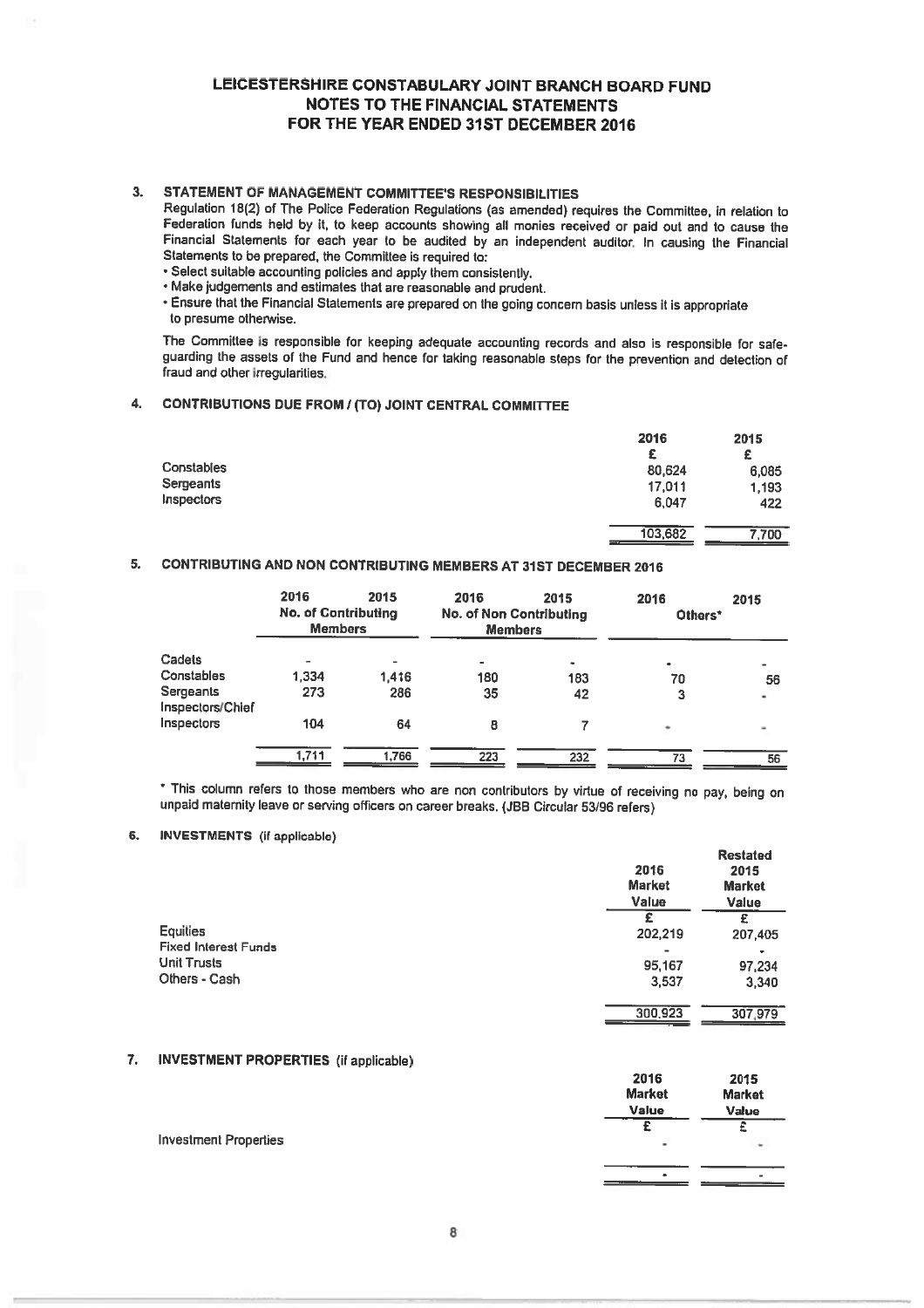### B. TRANSITION To FRS 102

This is the first year that the entity has presented Financial Statements complying with the measurement principles of FRS 102. The entity has restated the comparative prior year amounts (where applicable) in accordance with FRS 102 requirements.

### CHANGES UNDER FRS 102

1. Investments and investment properties are now measured at market value rather than at historic cost.

2. Deferred tax on change in measurement of investments from historic cost to market value.

### Restated Statement of Financial Position

|                                                                      | Explanation | £       |
|----------------------------------------------------------------------|-------------|---------|
| Original Retained Earnings at 31 December 2015                       |             | 342.378 |
| Restatement of Investments and Investment Properties                 |             | 13.649  |
| Deferred Tax on Restatement of Investments and Investment Properties | 2           | (2.729) |
| Restated Retained Earnings at 31 December 2015                       |             | 353,298 |
|                                                                      |             |         |
|                                                                      |             |         |
|                                                                      |             |         |

### Restated Statement of Income and Retained Earnings

|                                                                      | Explanation |         |
|----------------------------------------------------------------------|-------------|---------|
| Original Surplus / (Deficit) for the Year Ended 31 December 2015     |             | 12.247  |
| Restatement of Investments and Investment Properties                 |             | 13.649  |
| Deferred Tax on Restatement of Investments and Investment Properties |             | (2.729) |
| Restated Surplus / (Deficit) for the Year Ended 31 December 2015     |             | 23.167  |